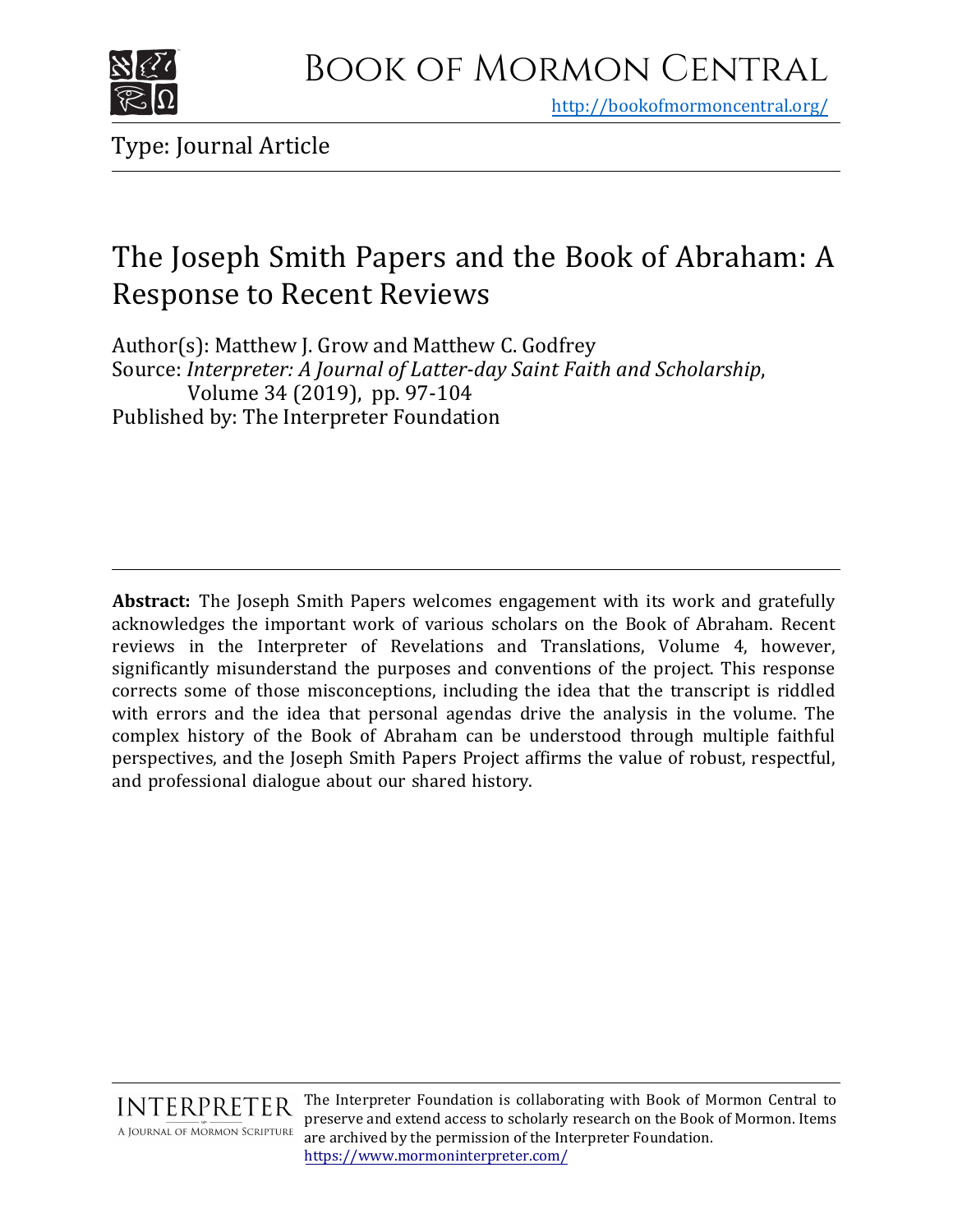# INTERPRETER §

A Journal of Latter-day Saint Faith and Scholarship

Volume 34 · 2019 · Pages 97 - 104

# **The Joseph Smith Papers and the Book of Abraham: A Response to Recent Reviews**

Matthew J. Grow and Matthew C. Godfrey

Offprint Series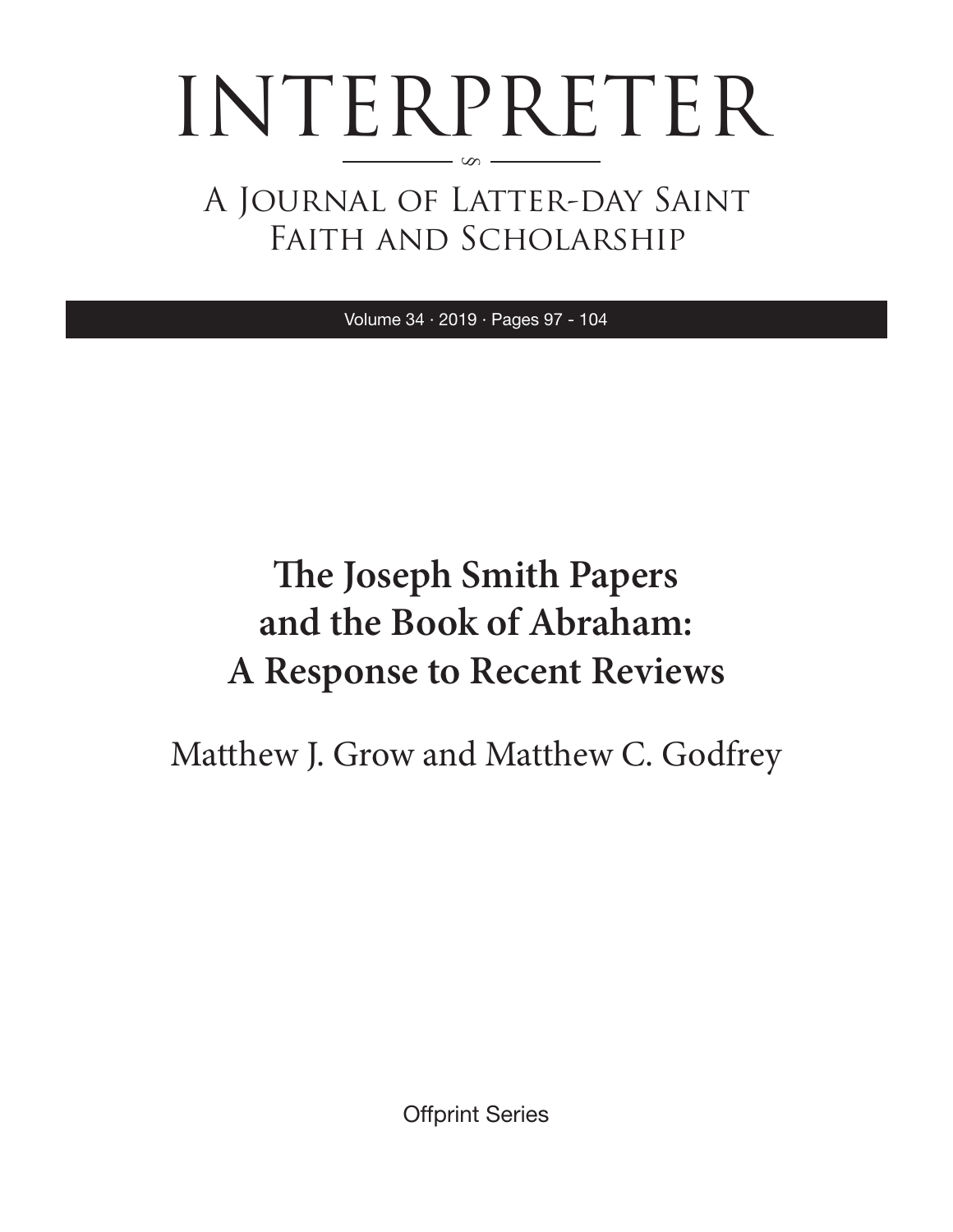© 2019 The Interpreter Foundation. A 501(c)(3) nonprofit organization.

#### $\left| \begin{array}{c} \text{(cc)} \end{array} \right|$  BY-NC-ND

This work is licensed under the Creative Commons Attribution-NonCommercial-NoDerivs 4.0 International License. To view a copy of this license, visit

http://creativecommons.org/licenses/by-nc-nd/4.0/ or send a letter to Creative Commons, 444 Castro Street, Suite 900, Mountain View, California, 94041, USA.

ISSN 2372-1227 (print) ISSN 2372-126X (online)

The goal of The Interpreter Foundation is to increase understanding of scripture through careful scholarly investigation and analysis of the insights provided by a wide range of ancillary disciplines, including language, history, archaeology, literature, culture, ethnohistory, art, geography, law, politics, philosophy, etc. Interpreter will also publish articles advocating the authenticity and historicity of LDS scripture and the Restoration, along with scholarly responses to critics of the LDS faith. We hope to illuminate, by study and faith, the eternal spiritual message of the scriptures—that Jesus is the Christ.

Although the Board fully supports the goals and teachings of the Church, The Interpreter Foundation is an independent entity and is neither owned, controlled by nor affiliated with The Church of Jesus Christ of Latter-day Saints, or with Brigham Young University. All research and opinions provided are the sole responsibility of their respective authors, and should not be interpreted as the opinions of the Board, nor as official statements of LDS doctrine, belief or practice.

This journal is a weekly publication of the Interpreter Foundation, a non-profit organization located at InterpreterFoundation.org. You can find other articles published in our journal at Journal.InterpreterFoundation.org. You may subscribe to this journal at InterpreterFoundation. org/annual-print-subscription.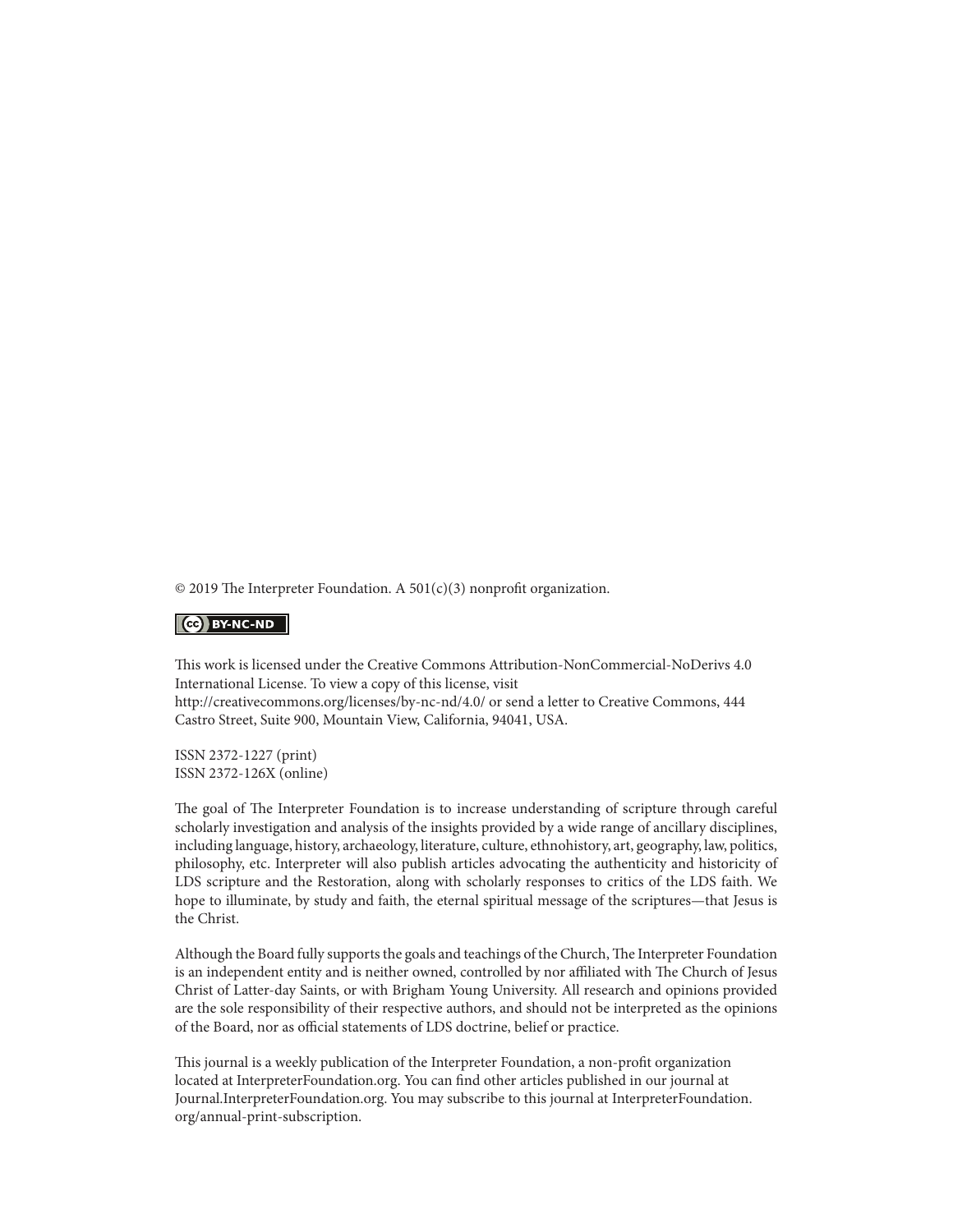## **The Joseph Smith Papers and the Book of Abraham: A Response to Recent Reviews**

### **Matthew J. Grow and Matthew C. Godfrey**

**Abstract:** *The Joseph Smith Papers welcomes engagement with its work and gratefully acknowledges the important work of various scholars on the Book of Abraham. Recent reviews in the* Interpreter *of* Revelations and Translations, Volume 4*, however, significantly misunderstand the purposes and conventions of the project. This response corrects some of those misconceptions, including the idea that the transcript is riddled with errors and the idea that personal agendas drive the analysis in the volume. The complex history of the Book of Abraham can be understood through multiple faithful perspectives, and the Joseph Smith Papers Project affirms the value of robust, respectful, and professional dialogue about our shared history.*

[**Editor's note:** We are pleased to present this response to two recent book reviews in the pages of *Interpreter*. Consistent with practice in many academic journals, we are also publishing rejoinders from the review authors, immediately following this response.]

The *Interpreter* recently published two reviews of a volume released<br>last year by the Joseph Smith Papers Project: *Revelations and Translations, Volume 4: Book of Abraham and Related Documents.*<sup>1</sup> The volume reproduces the Book of Abraham manuscripts as well as the entire

 <sup>1.</sup> See Jeffrey Dean Lindsay, "A Precious Resource with Some Gaps," *Interpreter: A Journal of Latter-day Faith and Scholarship* 33 (2019), 13–104, https://journal. interpreterfoundation.org/a-precious-resource-with-some-gaps/; and John Gee, "The Joseph Smith Papers Project Stumbles," *Interpreter: A Journal of Latter-day Faith and Scholarship* 33 (2019), 175–86, https://journal.interpreterfoundation.org/ the-joseph-smith-papers-project-stumbles/.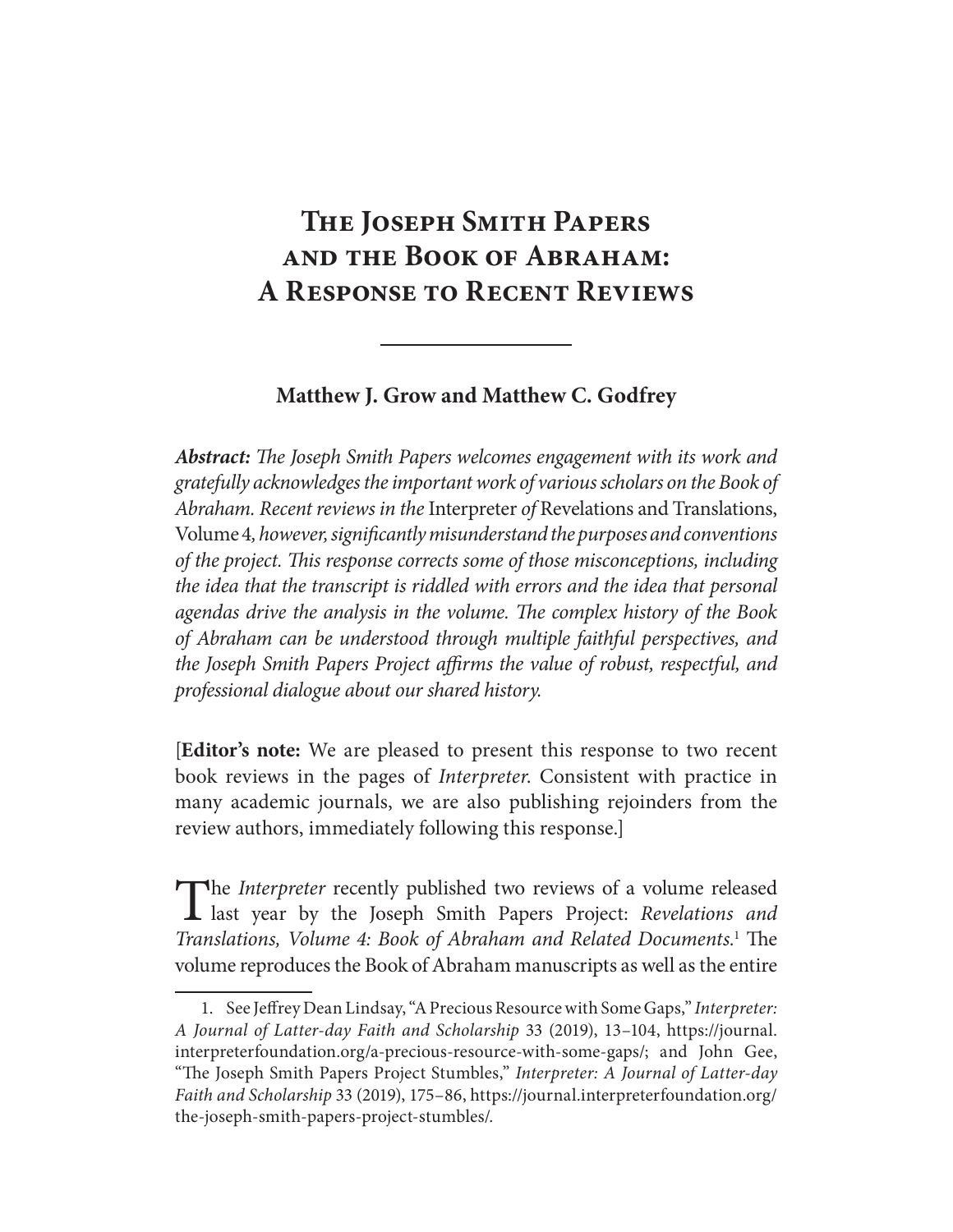collection of extant documents associated with efforts by Joseph Smith and his associates to study the Egyptian language and translate ancient papyri. The volume provides, for the first time, high- resolution photographic facsimiles of all the relevant documents, along with a side-by-side transcription. We are proud to have published this volume.

The various volumes of *The Joseph Smith Papers* have received dozens of reviews over the years. The reviews have been very positive overall but not without critique. Following the tradition of academic scholarship, we have not responded to negative reviews. The reviews in the *Interpreter* by Jeff Lindsay and John Gee, however, appear to have misunderstood the goals and practices of the Joseph Smith Papers Project to such a degree that they have spread unfortunate misconceptions in various online discussions. Those misconceptions are serious enough that we feel compelled to supply clarification.

The reviews make two serious arguments to which we will respond: that an agenda that could be harmful to the faith of Latter-day Saints permeates this volume of *The Joseph Smith Papers* and that the book is riddled with technical errors. We reject both characterizations.

## **Does a Personal and Faith-Destroying Agenda Permeate the Book?**

The process of writing each volume of *The Joseph Smith Papers* ensures that no one personal viewpoint dominates any book. Each volume is prepared by a large team of professional historians, editors, and source checkers. Our volume on the Book of Abraham was then reviewed by at least six scholars in the Church History Department; the Joseph Smith Papers National Advisory Board, which includes seven experts in documentary editing, Latter-day Saint history, and religious studies, and at least eight external scholars, including Egyptologists and historians of the nineteenth century, both Latter-day Saints and not. In addition, the book was reviewed by a panel of General Authorities and approved for publication by Church leaders.

As is our practice with every volume, the team working on *Volume 4*  consulted the work of numerous scholars of various faiths and areas of expertise. Some of these scholars answered questions throughout the volume's development, and some provided crucial feedback during a month-long review period. As we write in our acknowledgments, "Their expertise and insights improved the quality of our work."2 While

 <sup>2.</sup> Robin Scott Jensen and Brian M. Hauglid, eds., *The Joseph Smith Papers, Revelations and Translations, Volume 4: Book of Abraham and Related Manuscripts*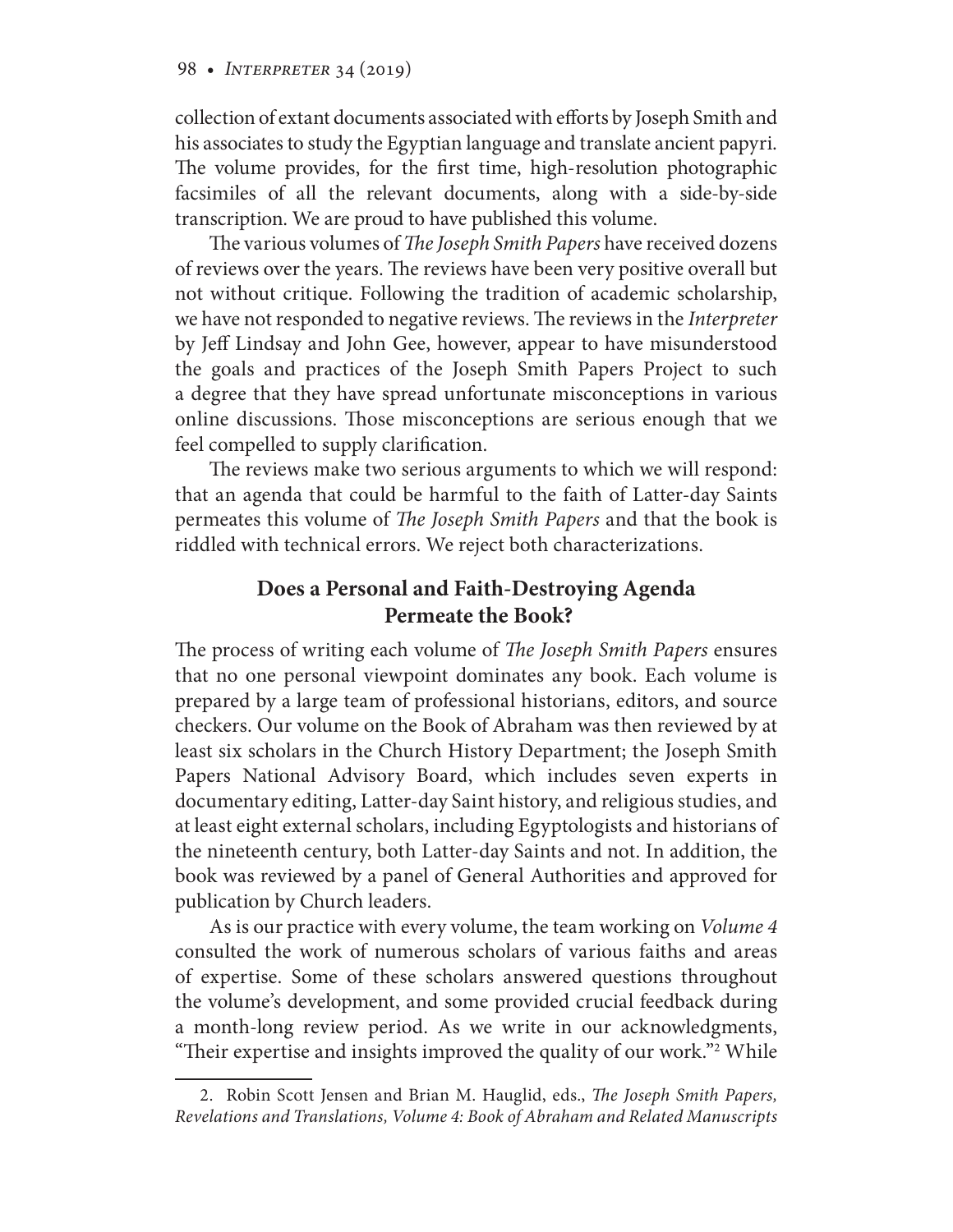our task was primarily to present and analyze the documents in the volume in their nineteenth-century historical context, our work was made better by four Egyptologists — including John Gee — who helped us understand the ancient context of the papyri and other matters. We respect the expertise of our Egyptologist colleagues and acknowledge their significant contributions to scholarship on the Book of Abraham. We are only the latest in a long line of scholars to work on the Book of Abraham, and we are grateful for and have learned from the work of those who have gone before us. No single discipline — and certainly no single scholar — holds all the answers to the complex questions raised by the Book of Abraham.

Our engagement with the work of Egyptologists did not start with their review of our manuscript. Throughout our work, we closely consulted published works by Egyptologists. Indeed, *Volume 4* cites nine of John Gee's own works — more than any other author. When we received proposed revisions from Gee and other Egyptologists during their review, we carefully considered each comment and gratefully incorporated many of them. On some topics, we do read the historical evidence in Joseph Smith's journal and elsewhere as well as the textual evidence in the manuscripts differently than Gee does. For instance, we believe the evidence suggests that Joseph Smith translated portions of the Book of Abraham in Kirtland and then later in Nauvoo, while Gee asserts that all of the translation occurred in Kirtland. However, contrary to the assertions of both Lindsay and Gee that a particular perspective was "assumed" and those of others were "ignored," we carefully weighed many perspectives before making such decisions — and we qualify our explanations in terms of their probability. It has been a rich and rewarding process to see the training and expertise of multiple fields come together to produce this complex and valuable resource.

The reviews by Lindsay and Gee suggest that the volume takes a particular view on the theological question of precisely how and when Joseph Smith translated the Book of Abraham. Over time, Latter-day Saints have proposed two basic ways of thinking about the relationship between the Book of Abraham text and the various documents produced in Kirtland to understand the Egyptian language. The first approach suggests that Joseph translated the Book of Abraham first and then used that text to "reverse engineer" an understanding of the Egyptian characters on the papyri. The second approach suggests that Joseph and his associates first studied the ancient papyri, producing documents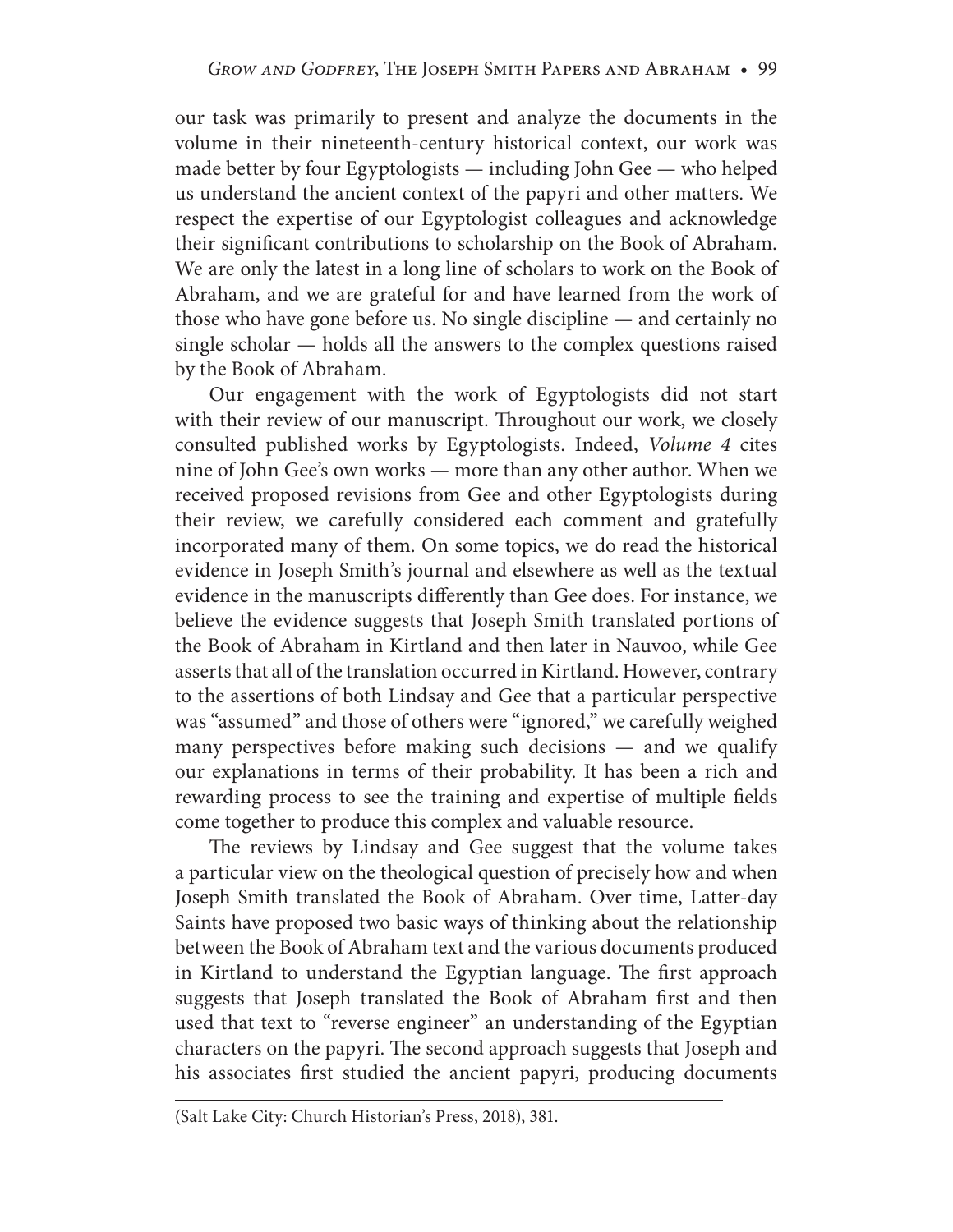as they puzzled over the meaning of the characters on the papyri. The second approach suggests that, as a result of this study, Joseph received the text of the Book of Abraham by revelation. The dating of the associated documents and their relationship to the Book of Abraham text thus become evidence for one position or another. Each of these approaches can be held by faithful Latter-day Saints. The question of how and when Joseph translated the Book of Abraham is a complex one — but it is not the question that this volume strives to answer.

Rather, we have attempted through detailed textual analysis to date the documents associated with the effort by Joseph Smith and his associates to understand the Egyptian papyri. But we also try to be clear as to the limits of our knowledge, repeatedly using words like "likely" or "perhaps" or "probably." While we have placed the documents in what we judge to be the most sensible order, we are also clear that the order of the documents in the volume does not necessarily represent the relationship among the documents. The ambiguities in the historical record preclude such certainty. The dating of the documents and the order in which they appear do not close doors to any of the most prominent interpretations of the question of how and when Joseph Smith's translation occurred. Nor does the volume preclude any theory regarding the relationship of the Book of Abraham text to the ancient papyri. We hold that either of the two prevailing theories of the Book of Abraham's origins — either that the text of the Book of Abraham was on portions of the papyri that are now lost or that the papyri served as a catalyst for a revelation by Joseph Smith — is a faithful approach to understanding the book.

Lindsay laments that the volume does not provide adequate "first aid" for members struggling to understand the nature of the Book of Abraham translation. In so doing, he misunderstands the scope and purpose of the Joseph Smith Papers, which is to provide reputable and accurate transcriptions of Joseph Smith's papers with contextual annotation for both Latter-day Saint and non-Latter-day Saint scholars. That is not to say the scholars in the Church History Department do not have an interest in providing information to increase the understanding and support the faith of Church members. Indeed, some of the same historians who contributed to this volume also helped prepare other materials, including the Gospel Topics essay on the translation and historicity of the Book of Abraham. We take very seriously the need to build faith in the restored gospel.

In a related argument, Lindsay implies in his review that there is a "ban" on citing the work of Hugh Nibley in our volume and states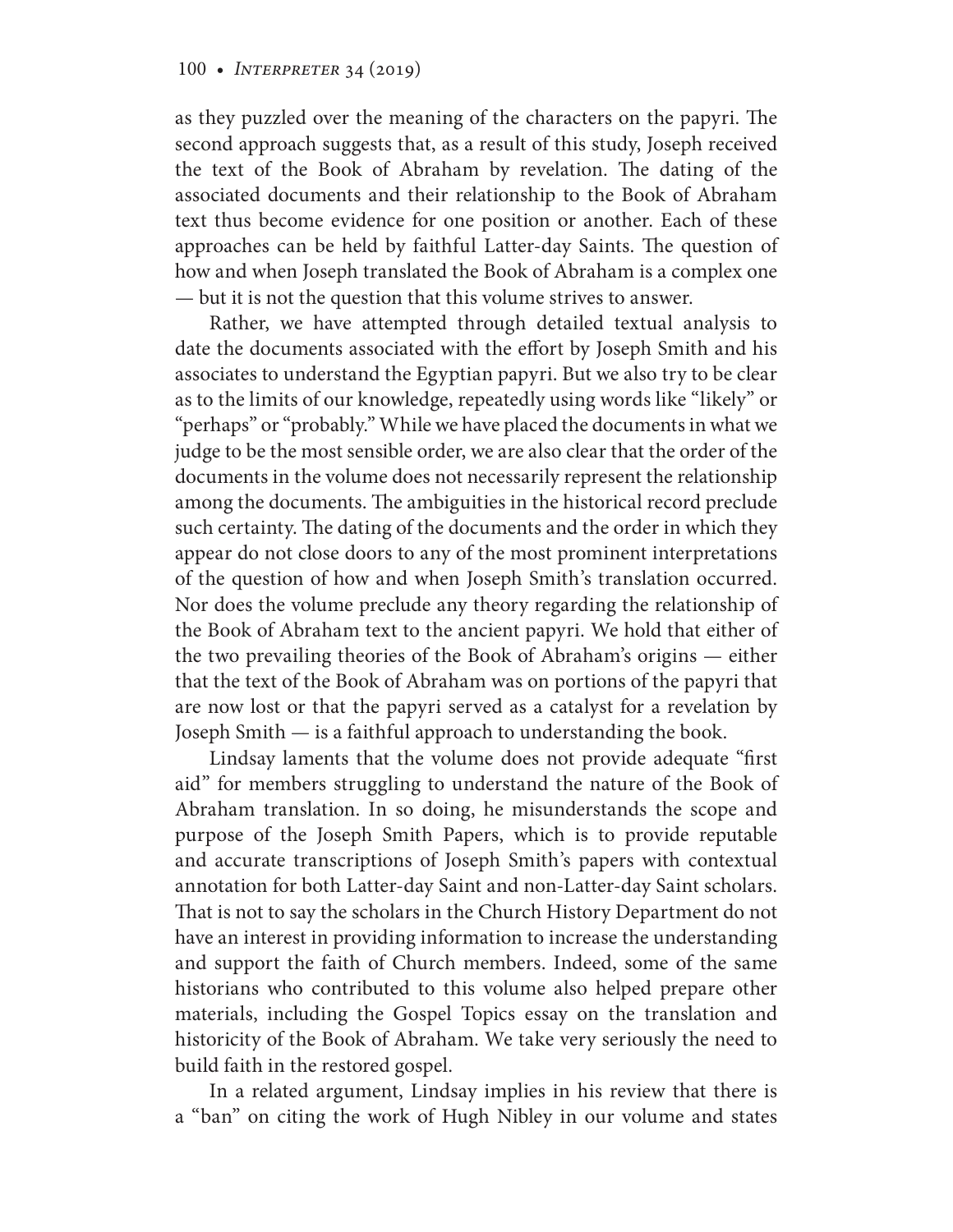that the book ought to "recognize Hugh Nibley's extensive work on many aspects of the Book of Abraham as a vital foundation that must be acknowledged."3 This perspective asks the Joseph Smith Papers to engage in historiography, or reciting and evaluating the history of scholarship on a given topic. Because such discussions typically become outdated much sooner than a documentary edition's featured transcripts go out of use, it is the long-established policy of the Joseph Smith Papers Project to refrain from historiographical discussions. We respect Nibley's valuable work on the Book of Abraham and have cited his work in other Church publications, but in this volume we followed our practice of not including historiographic or bibliographic footnotes.

Let us be clear: this volume of *The Joseph Smith Papers* does not advocate an approach to the Book of Abraham that is antithetical to the faith of Latter-day Saints.

## **Is the Volume Riddled with Technical Mistakes?**

While we value the contributions of many scholars of different backgrounds, the Joseph Smith Papers Project has a specific approach and a particular expertise to bring to bear on these documents. We operate within the conventions of both nineteenth-century history and documentary editing. In documentary editing projects, scholars collect, transcribe, annotate, and publish documents for other scholars to use in their own work. Our primary goal is and has been to make available these documents for any and all to read and analyze. We disagree with the implication in both Gee's and Lindsay's reviews that Egyptologists offer the most valuable or the *only* path to understanding the documents in *Volume 4.* Most of the documents were, after all, created in the nineteenth century, and even the ancient papyri were studied, preserved, and copied by nineteenth-century clerks.

Each volume of *The Joseph Smith Papers* includes a lengthy statement of editorial method, which is based on a systematic study of the American tradition of historical documentary editing. We were thus surprised that the *Interpreter* published two reviews that misunderstood the practices and aims of the Joseph Smith Papers. Many of their criticisms are a result of misaligned expectations. For example, Gee writes that we "provided no concordance of other major labels for the documents, as is standard in scholarly editions."4 This may be standard in Egyptological editions, but it is not standard in the American tradition of historical documentary editing.

 <sup>3.</sup> Lindsay, "A Precious Resource with Some Gaps," 22.

 <sup>4.</sup> Gee, "The Joseph Smith Papers Project Stumbles," 176.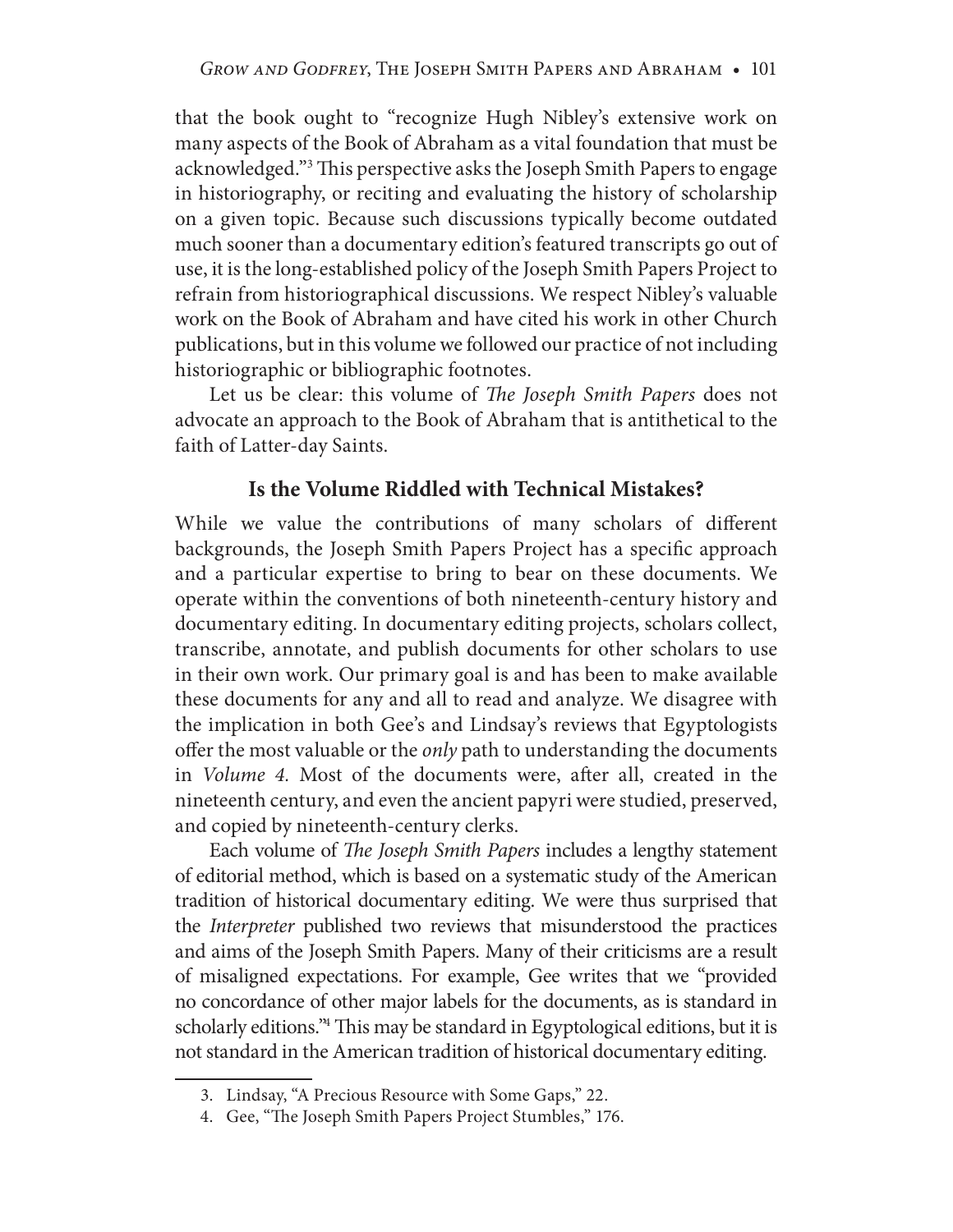### 102 • *Interpreter* 34 (2019)

In his review, Gee complains of "numerous questionable editorial decisions."5 The Joseph Smith Papers Project has robust conventions for presenting documents. Our experience with the entire corpus of Smith's papers and our access to the actual documents has given our team deep expertise in document provenance, early church record keeping, scribal practices, handwriting identification, and transcription. While Gee alleges that there are numerous errors in the transcripts, the "errors" or "problems" he cites follow the Joseph Smith Papers style guide in every instance. Our thorough approach to transcription is laid out in our statement of editorial method:

To ensure accuracy in representing the texts, transcripts were verified three times, each time by a different set of eyes. The first two verifications were done using high-resolution scanned images. The first was a visual collation of these images with the transcripts, while the second was an independent and double-blind image-to-transcript tandem proofreading. The third and final verification of the transcripts was a visual collation with the original document. At this stage, the verifier employed magnification, ultraviolet light, and multispectral imaging as needed to read badly faded text, recover heavily stricken material, untangle characters written over each other, and recover words canceled by messy "wipe erasures" made when the ink was still wet or removed by knife scraping after the ink had dried.<sup>6</sup>

The editorial method further states:

Text transcription and verification is … an imperfect art more than a science. Judgments about capitalization, for example, are informed not only by looking at the specific case at hand but by understanding the usual characteristics of each particular writer…. Even the best transcribers and verifiers will differ from one another in making such judgments.<sup>7</sup>

Some of the transcription "errors" alleged by Gee are precisely these kinds of judgment calls. Gee implies that our frequent use of the hollow diamond character to symbolize an illegible character in the transcript is somehow a failure or the result of a lack of skill, stating that "the challenge of transcription defeated the editors." On the contrary, if a character is ambiguous, the most

 <sup>5.</sup> Ibid.

 <sup>6.</sup> Jensen and Hauglid, *Book of Abraham and Related Manuscripts*, xxxi–xxxii.

 <sup>7.</sup> Ibid., xxxi.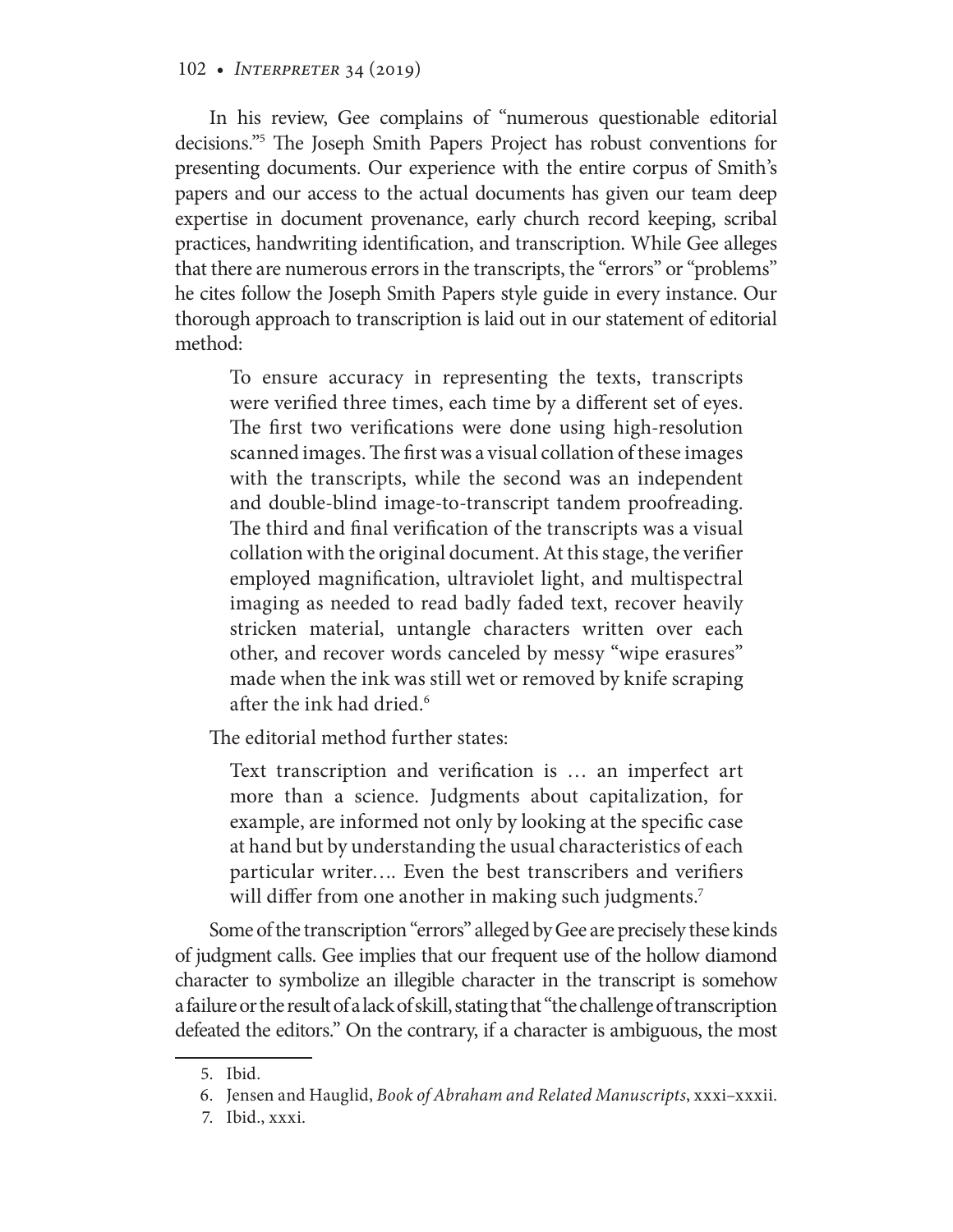responsible course is to make the reader aware of the uncertainty — to project more certitude than is warranted would be a failure indeed.

Two examples may illustrate why access to originals and understanding of our style guide are crucial to evaluating the accuracy of our transcripts. Gee states that our transcription of "{◊\B}ethcho" on page 58 is in error. In our editorial method, the diamond represents an illegible character and the braces (or curly brackets) represent a superimposition (or "writeover"). In this passage, the scribe wrote an illegible character and then inscribed "B" over the previous character. Gee states that "there is no overwriting on the character although there is some touch-up." A careful examination of the original manuscript under magnification reveals that he is mistaken. A mark or character was written and then overwritten by a capital "B," as our transcription indicates. In another instance, Gee writes that "descendant" on page 261 should be transcribed "{d\<d>}escendant". Our editorial style, however, dictates that we not include writeovers when a letter is written over by a second instance of that same letter. While a few of Gee's twenty-three alternative transcriptions may be correct under a different system of transcription, none represents an actual error in our volume, and many are likely the result of his working with images of the documents rather than the documents themselves.

#### **Conclusion**

Scholarship at its best is a conversation. We value dialogue with scholars of all fields, regardless of whether or not they agree with our conclusions, and we seek to be good citizens in the scholarly community by collaborating rather than competing, by continuing in good faith to learn from ongoing scholarship, and by taking seriously criticisms offered by our colleagues. We know that no book is perfect, and ours is no exception. Every volume of *The Joseph Smith Papers* has an online errata page at josephsmithpapers.org, where we list errors we find or are brought to our attention. As the reviewers point out, this volume did mistakenly include an upside-down image of a document. Such are the perils of publishing! When we were informed of the error before the book's release, we corrected it online and pointed it out in an online errata sheet. We are not shy to correct our errors.

Scholarly communities thrive when their members engage in vigorous debates of ideas rather than attacks on the character of colleagues. We reject the notion that calling into question the faith of fellow Latter-day Saints has any place in public discourse — scholarly or otherwise.